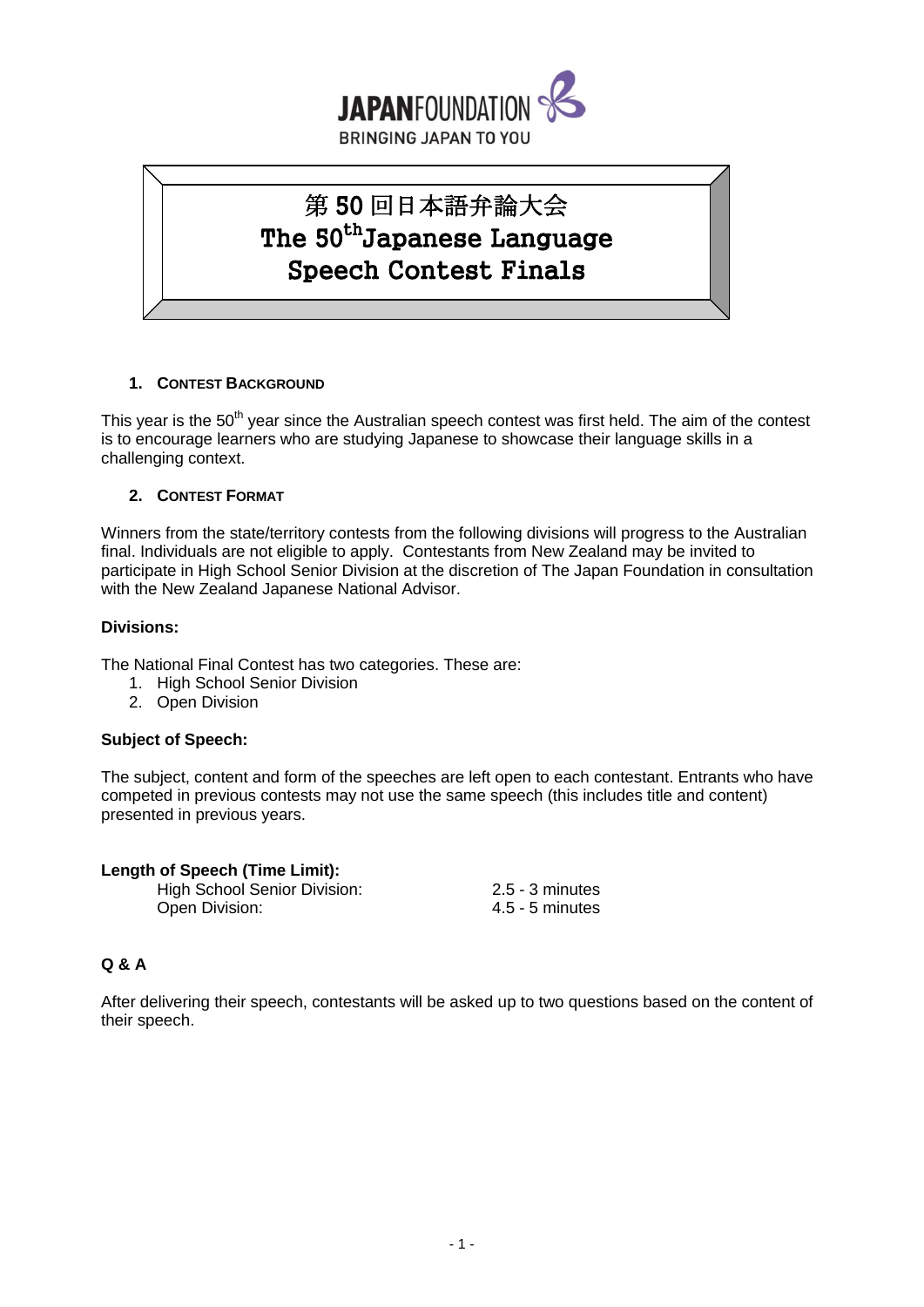

# **3. ELIGIBILITY**

## *High School Senior Division*

This Division is open to students in Year 11 and 12. Contestants must fulfil all the following conditions to be eligible for the High School Senior Division:

- **C** Contestant's background language is not Japanese
- Contestant may be studying Japanese as a Language other than English (LOTE)
- Contestant has not spent more than 24 months in Japan after reaching the Japanese compulsory education starting age
- Contestant has not completed more than 2 academic years of Japan's compulsory education, either in Japan or at any Japanese school overseas
- Contestant has not been the first prize winner of a previous Australian Japanese Language Speech Contest in this division

## *Open Division*

This Division is open to individuals' aged 17 or above who are no longer high school students. Contestants must fulfill all the following conditions to be eligible for the Open Division:

- **C** Contestant's background language is not Japanese
- Contestant may be studying Japanese as a Language other than English (LOTE) at a tertiary institution or privately
- Contestant has not spent more than 36 months in Japan after reaching the Japanese compulsory education starting age
- **C** Contestant has not completed more than 2 academic years of Japan's compulsory education, either in Japan or at any Japanese school overseas
- **C** Contestant has not been the first prize winner of a previous Australian Japanese Language Speech Contest in this division

\*The definition of 'background language' is based on the following by Australian Curriculum, Assessment and Reporting Authority (ACARA):

http://docs.acara.edu.au/resources/Languages - Shape of the Australian Curriculum new.pdf

<58 on Page 21> *states "Background language learners are those who may use the target language at home (not necessarily exclusively) and have knowledge of the target language to varying degrees (e.g. vocabulary, phonological accuracy, fluency, and readiness to use the language) and have a base for literacy development in that language."*